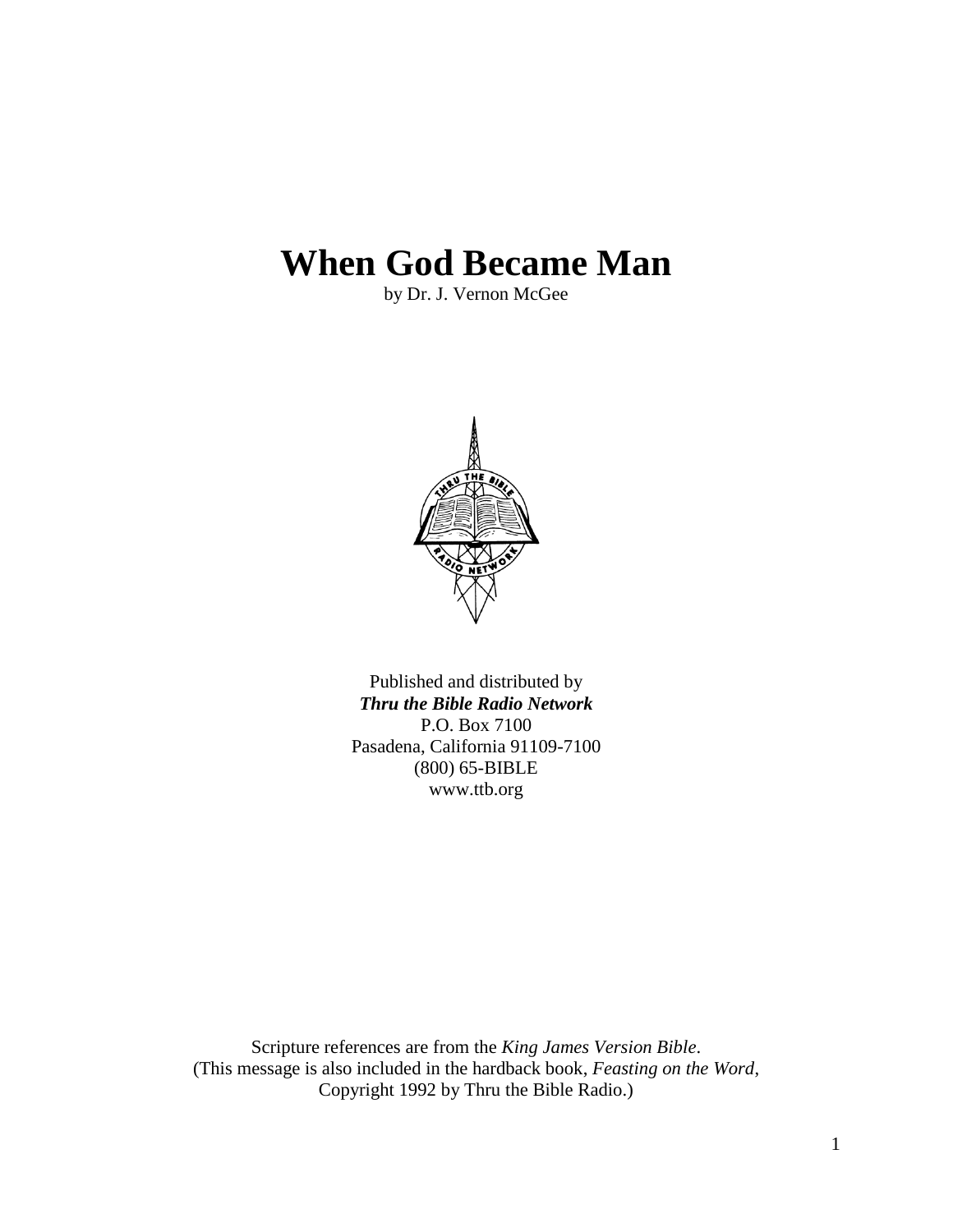*In the beginning was the Word, and the Word was with God, and the Word was God. The same was in the beginning with God. All things were made by him; and without him was not any thing made that was made. In him was life; and the life was the light of men. And the light shineth in darkness; and the darkness comprehended it not. There was a man sent from God, whose name was John. The same came for a witness, to bear witness of the Light, that all men through him might believe. He was not that Light, but was sent to bear witness of that Light. That was the true Light, which lighteth every man that cometh into the world. He was in the world, and the world was made by him, and the world knew him not. He came unto his own, and his own received him not. But as many as received him, to them gave he power to become the sons of God, even to them that believe on his name:* w*hich were born, not of blood, nor of the will of the flesh, nor of the will of man, but of God. And the Word was made flesh, and dwelt among us, (and we beheld his glory, the glory as of the only begotten of the Father,) full of grace and truth. John bare witness of him, and cried, saying, This was he of whom I spake, He that cometh after me is preferred before me: for he was before me. And of his fulness have all we received, and grace for grace. For the law was given by Moses, but grace and truth came by Jesus Christ. No man hath seen God at any time; the only begotten Son, which is in the bosom of the Father, he hath declared him.* (John 1:1-18)

Our little earth revolves in a vast, dark universe. And on its surface storms are blowing – storms of hate, of violence, of rebellion and unbelief. Today we hear voices of so-called theologians saying, "There is nobody out there in the dark; God is dead." It reminds me of an old story concerning Mark Twain. A report went around that he had died. When someone asked him about it, he said, "Well, it is greatly exaggerated." My friend, to say that God is dead is greatly exaggerated and actually is only wishful thinking. Those who are saying it are like little boys whistling in the dark, trying to say how brave they are. There *is* Someone out there, and He is undisturbed by the little storms blowing across this planet, unchanged by our atomic age and space age and the shifting philosophy of men's minds. Over nineteen hundred years ago He came out of space, out of eternity to be identified with humanity. What relevance does His coming have to your life and to mine in this twentieth century? We still celebrate His birth at Christmastime, but actually who is He and why did He come?

#### **Identification**

The Gospel according to John introduces Him with three tremendous statements.

In the beginning was the Word And the Word was with God And the Word was God

"The Word" is one of the highest and most profound titles of the Lord Jesus Christ. To determine the exact meaning is not easy. Obviously the Lord Jesus Christ is not the *logos* of Greek philosophy, rather He is the *memra* of the Hebrew Scriptures.

Notice how important the Word is in the Old Testament. For instance, the name for Jehovah was never pronounced. It was such a holy word that they never used it at all. But this is the One who is the Word; and gathering up everything that was said of Him in the Old Testament, He is now presented as the One "in the beginning." This beginning antedates the very first words in the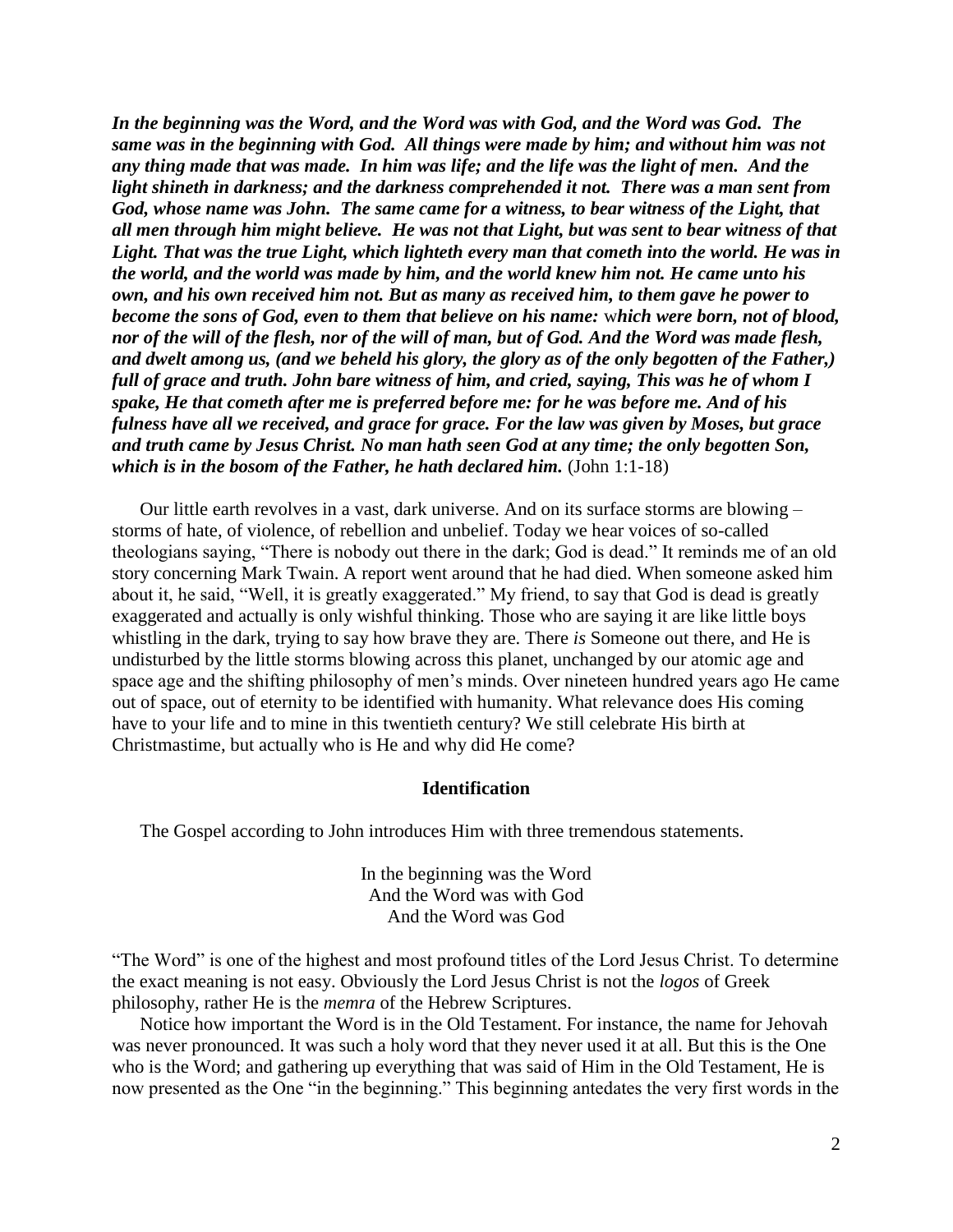Bible, "In the beginning God created the heaven and the earth." That beginning can be dated, although I do not believe that anyone can date it accurately. It is nonsense to say that it is 4004 B.C., as Ussher's dating has it. It probably goes back billions and billions of years. You see, you and I are dealing with the God of eternity. When you go back to creation He is already there, and that is exactly the way this is used – "in the beginning *was* the Word." Notice it is not *is* the Word; it was not in the beginning that the Word started out or was begotten. *Was* (as Dr. Lenske points out) is known as a durative imperfect, meaning continued action. It means that the Word was in the beginning. What beginning? Just as far back as you want to go. The Bible says, "In the beginning God created the heaven and the earth." Does that begin God? No, just keep on going back billions and trillions and "squillions" of years. I can think back to billions of years before creation. Maybe you can go beyond that, but let's put down a point there, billions of years prior to creation. He already was; He comes out of eternity to meet us. He did not begin. "In the beginning *was* the Word" – He was already there when the beginning was.

"Well," somebody says, "there has to be a beginning somewhere." All right, wherever you begin, He is there to meet you, He is already past tense. "In the beginning was the Word" – five words in the original language, and there is not a man on topside of this earth who can put a date on it or understand it or fathom it. This first tremendous statement starts us off in space, you see.

The second statement is this, "And the Word was with God." This makes it abundantly clear that He is separate and distinct from God the Father. You cannot identify Him as God the Father because He is *with* God. "But," someone says, "if He is with God, He is not God." The third statement sets us straight, "And the Word was God." This is a clear, emphatic declaration that the Lord Jesus Christ is God. In fact, the Greek is more specific than this, because in the Greek language the important word is placed at the beginning of the sentence and it reads, "God was the Word." That is emphatic; you cannot get it more emphatic than that. Do you want to get rid of the deity of Christ? My friend, you cannot get rid of it. The first three statements in John's Gospel tie the thing down.

## *In the beginning was the Word, and the Word was with God, and the Word was God.* (John 1:1)

## **Interpretation**

Let's move on down to verse 14 and notice the three statements there:

And the Word was made flesh And the Word dwelt among us He was full of grace and truth

The Greek philosopher probably would have stayed with us through verse one, but he leaves us here. He would never agree that the Word was made flesh. The Greek language allows us to put it more specifically and, I think, more accurately, "The Word was *born* flesh." Turn this over in your mind for a moment. Here comes God out of eternity, already the Ancient of days; but He also came to Bethlehem, a little baby thing that made a woman cry. And notice that John's Gospel does not even mention His birth in Bethlehem. Do you know why? He is talking about One who is too big for Bethlehem. Out of eternity, the Word became flesh.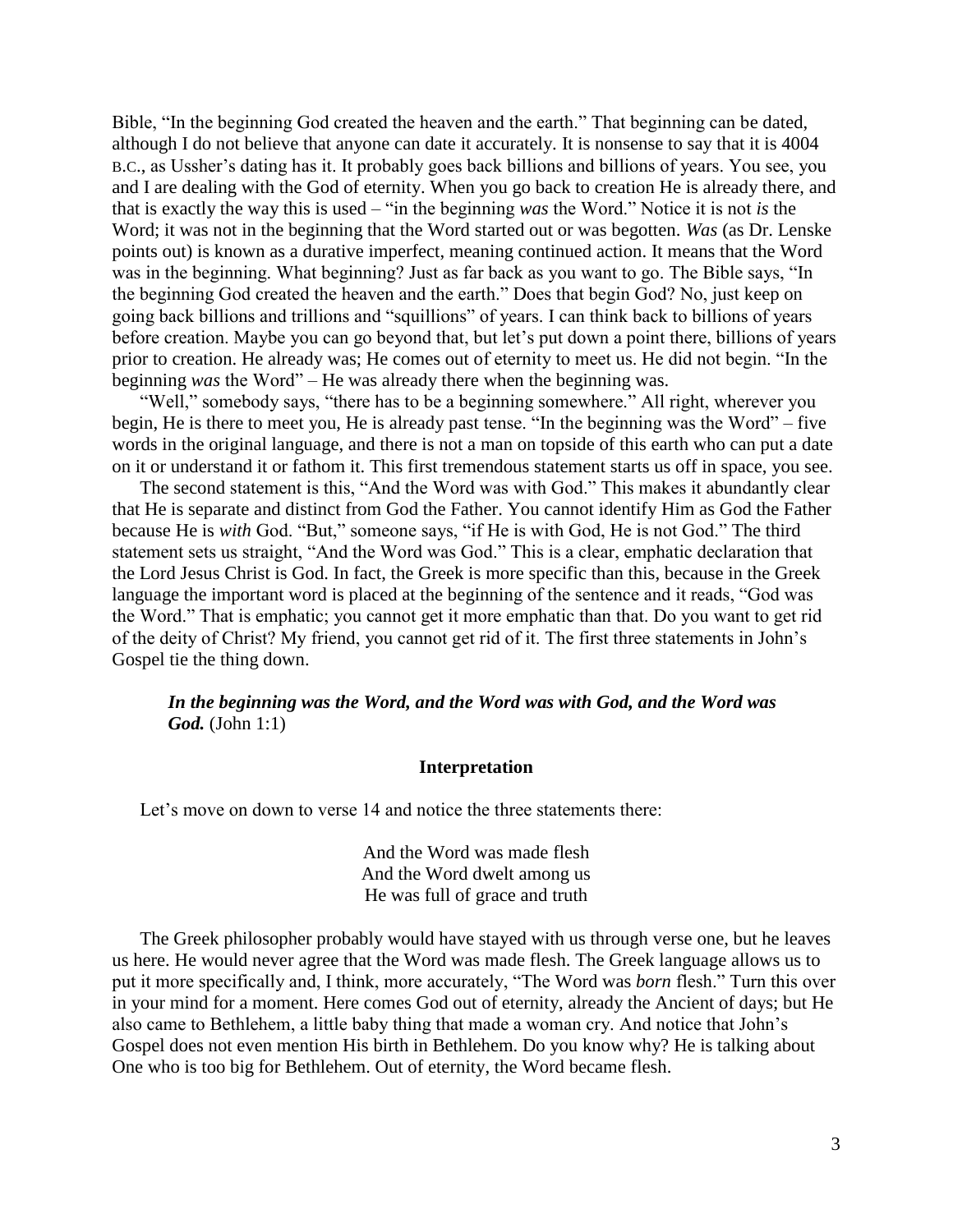"And [the Word] dwelt among us" is the second statement in John 1:14. "Dwelt" is from *skenoo;* it means He pitched His tent among us. Our human bodies are merely little tents in which we live. The apostle Paul used the same imagery, "We know that if our earthly house of this tabernacle were dissolved… " (2 Corinthians 5:1). This house in which we live is a tabernacle, a tent, that can be blown over in a night; it can be snuffed out in an instant. Because you and I live in these little tents, the God of eternity took upon Himself a human body and thus pitched His tent down here among us. Such is the second tremendous statement.

Notice the third, "And we beheld his glory, the glory as of the only begotten of the Father, full of grace and truth." Now John is saying something else. The observation I would naturally make at this point is, "If He was made flesh, He certainly limited Himself." John says, "Wait a minute. He was full of grace and truth." The word *full* means that you just could not have any more. He brought all the deity with Him, and He was full of grace and full of truth when He came down here.

#### **Illumination**

Now we move to verse eighteen to find three statements again:

No man hath seen God at any time The only begotten Son, which is in the bosom of the Father He hath declared him

Notice the first, "No man hath seen God at any time." Why? He will explain it in this Gospel. The Lord Jesus will tell the woman at the well, "God is a Spirit: and they that worship him must worship him in spirit and in truth" – for God is spirit. No man has seen God at any time. What about the appearances in the Old Testament? God never revealed Himself in the Old Testament to the eyes of man. What, then, did they see? Well, go back and read the record. For instance, Jacob said that he saw God, but what he saw was the angel of the Lord who wrestled with him. That was a manifestation, but he did not see God, because God is a spirit. "No man hath seen God at any time."

The second statement is, "The only begotten Son.…" The best Greek text is that of Nestle, the German scholar. He has come to the definite conclusion that it is not the only begotten Son, but the only begotten *God*. I prefer that also. "... Which is in the bosom of the Father" tells us a great deal. He did not come from the head of God to reveal the wisdom of God; He did not come from the foot of God to be a servant of man. (Have you ever noticed this? Although we speak of the fact that He was a servant, whose shoes did He ever shine? Did He ever run an errand for anybody? He did not. He said, "I came down from heaven, not to do mine own will but the will of Him that sent Me." He was God's servant. He came to serve Him, and as He served the Father, He served men.) He did not come from the foot; He did not come from the head; it was from the bosom of the Father that He came. He came to reveal the heart of God. He was "the only begotten Son, which is in the bosom of the Father."

The third statement completes verse eighteen, "He hath declared him." The Greek word here is *exegesato. Ago* is "to lead" and *ex* is "out." It means that what Jesus Christ did was to lead God out into the open. Do you know anything bigger than that? A little trip to the moon is nothing in comparison. Here He comes out of eternity past, the God of this universe, the Creator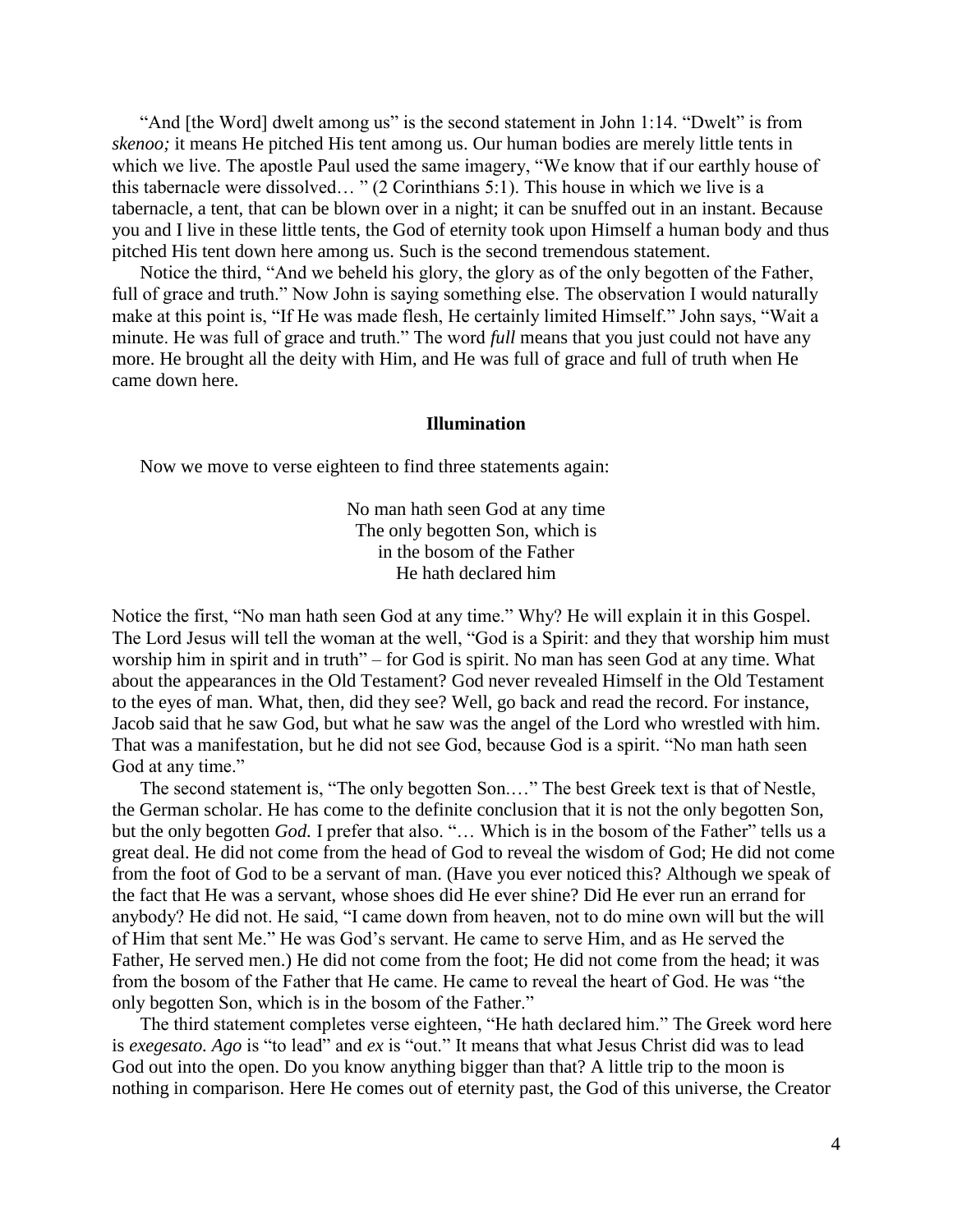of everything, taking upon Himself human flesh and bringing God out into the open so that men can know Him. My friend, the only way in the world you can know God is through this One, Jesus Christ. Jesus Christ came to reveal God because He is God.

I am not through with these statements; there is something else here. Let's put together the first verse in each of these three groups and see what we come up with:

> *In the beginning was the Word* (verse 1) *And the Word was made flesh* (verse 14) *No man hath seen God at any time* (verse 18)

You could not see God; God is spirit. He had to become flesh; He had to become one of us in order for us to know Him. We could not go up there to understand Him; He had to come down here and bring God down where we are.

Now let's put the second statements together from each of the three groups:

## *The Word was with God (verse 1) And dwelt among us* (verse 14) *The only begotten Son, which is in the bosom of the Father (verse 18)*

Consider this One for a moment – the angels bowed before Him; He was with God, on an equality with God. The apostle Paul wrote of Him, that He "thought it not robbery to be equal with God" (Philippians 2:6). That is, He did not go to school to become God, it was not something He worked overtime to attain. It was not a degree that He earned. He did not *try* to be God; He *was* God. I do not mean to be irreverent, but He did not say to the Father when He came to this earth, "Keep Your eye on Gabriel; he is after My job – watch him while I'm gone." He did not have to do that; nobody could take His place. He was God. Here He comes, born in Bethlehem, a few little shepherds there, not many; He goes up to Nazareth; for thirty years He is hidden away in Nazareth. God, out of eternity, comes down and goes to Nazareth, working in a carpenter shop. Why? So you can know God. The only way you will ever know Him, my friend, is to know this One. "The only begotten Son, which is in the bosom of the Father," He is the only One who can reveal God to us.

Now notice the third statement in each group:

# *The Word was God And we beheld his glory, the glory as of the only begotten of the Father, full of grace and truth He hath declared him*

When He was down here, He was still God, full of grace and truth. And He declared Him; He is the only One who can lead Him out in the open where we can get acquainted with Him.

We are not through with this. I want you to see something else. How do you divide up this universe? I sat with a man who designed the shield that has been on all these spacecrafts to make their re-entry. He is a scientist who is an authority on heat. As we had lunch together in New Jersey, he said, "You know, this universe is made up of just three things. I believe that God has put His fingerprints on everything – the Trinity is everywhere." Then he explained what he meant. The universe is divided up into time, space, and matter. Can you think of a fourth? The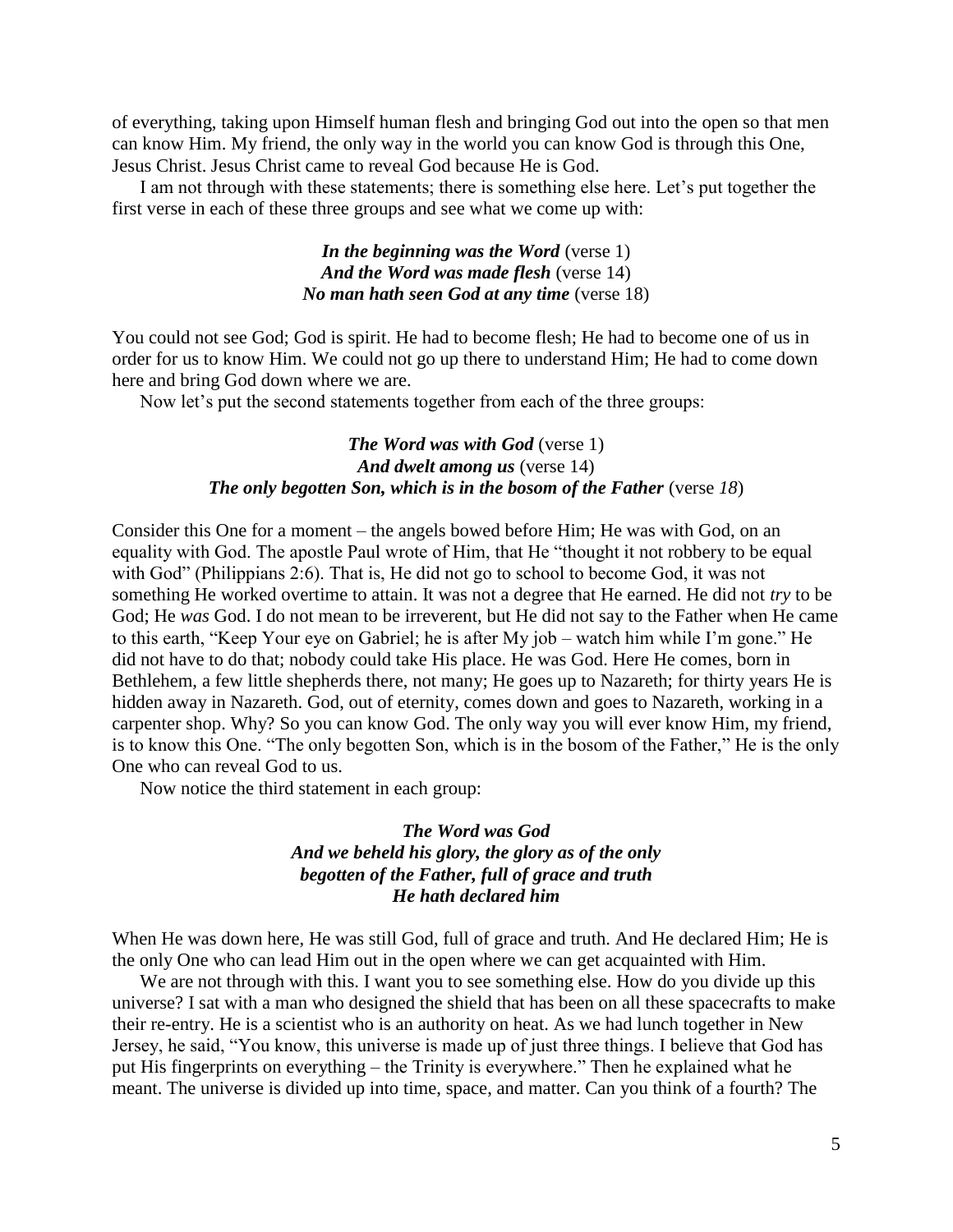very interesting thing is that time, space, and matter include everything that is in this universe as you and I know it. Then time can be divided into just three parts: past, present, and future. Can you think of a fourth? And what about space? Length, breadth, and height. Is there another direction? Also in matter there is energy, motion, and phenomena. Those are the three divisions of the three divisions. The universe in which we live bears the mark of the Trinity.

Now notice the way in which the Incarnation is geared into this observation.

*Time:* "In the beginning was the Word, and the Word was with God."

*Space:* "The Word was made flesh" – became flesh, came down into space. Where? To Bethlehem, a little geographical spot – and even this earth was a pretty small spot for Him to come to – and He pitched His tent here among us, we beheld His glory, full of grace and truth.

*Matter:* "No man hath seen God at any time; the only begotten Son which is in the bosom of the Father, he hath declared him." Because He became matter, became a man, took upon Himself humanity, men could see and know God. This is the time, space and matter of the Incarnation.

Let's divide each of these into three. First, let's look at time.

*Past:* "In the beginning *was* the Word."

*Present:* "The Word became flesh" (in our day).

*Future:* "No man hath seen God at any time; the only begotten Son ... hath declared him." The apostle Paul, at the end of his life, said, "That I may know him, and the power of his resurrection… " (Philippians 3:10). That will be for the future – to really know Him; today we actually know so little because we are finite.

Then look at space, divided into length, breadth and height:

*Length:* "In the beginning was the Word."

*Breadth:* He came down to this earth and was made flesh.

*Height:* No man has seen God at any time. The only begotten Son, who is in the bosom of the Father, He has come from the heights to set Him before us.

Consider the divisions of matter: energy, motion and phenomena.

*Energy:* "In the beginning was the *Word,* and the *Word* was with God" – that's energy. How did this universe come into existence? God spoke. Every rational person has to confront this problem of how the universe began. That is the reason evolution has been popular – it offers to the natural man an explanation for the origin of the universe. You must have an explanation for it, if you do any thinking at all. Where did it come from? Well, here is the answer, "In the beginning was the Word." God spoke. That is the first thing that happened. When God speaks, when the Word speaks, energy is translated into matter. What is atomic fission? It is matter translated back into energy – poof! it disappears. Creation began with energy. In the beginning was the Word. The Word was with God, the Word was God.

*Motion:* The Word was made flesh. He came out of heaven's glory, and He came to this earth.

*Phenomenon:* The greatest phenomenon in this world is Jesus Christ. The wonders of the ancient world and the wonders we see in our day are nothing in comparison to the wonder of the Incarnation – God became man!

These statements are bigger than any of us, and yet they are so simple. We have read them, probably memorized them, yet no man can plumb the depths of them.

*In the beginning was the Word, and the Word was with God, and the Word was God.… And the Word was made flesh, and dwelt among us, (and we beheld his glory, the glory as of the only begotten of the Father,) full of grace and truth.…*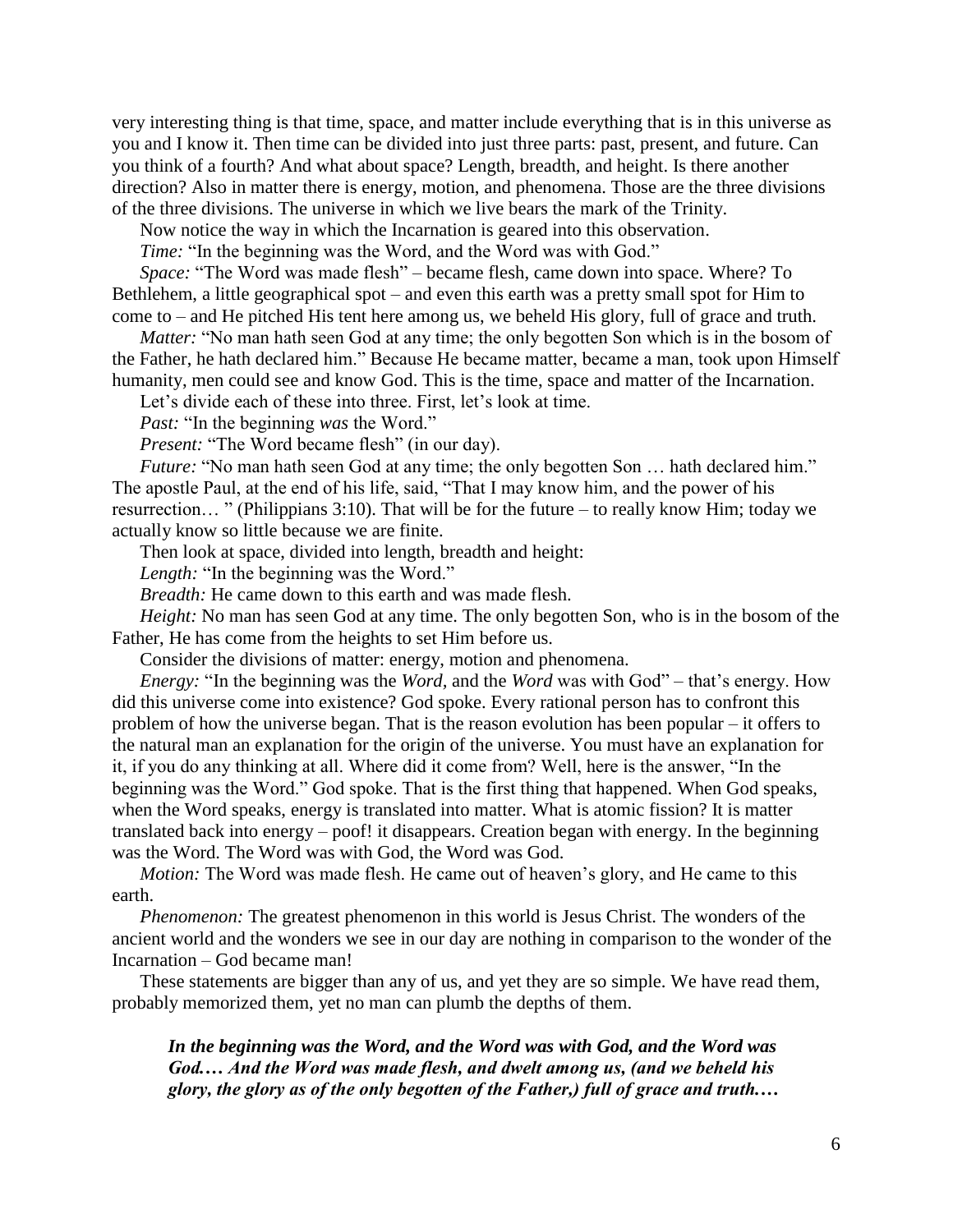## *No man hath seen God at any time; the only begotten Son, which is in the bosom of the Father, he hath declared him.* (John 1:1, 14, 18)

These three verses are the great building blocks. Now let us consider some of the cement that holds them together.

# *All things were made by him; and without him was not any thing made that was made.* (John 1:3)

The Lord Jesus Christ is the Creator. Not only did He exist before Bethlehem, but He created the vast universe, including the material out of which man constructed Bethlehem. All things were made by Him. He is the instrument of creation. Nothing came into existence without Him.

## *In him was life; and the life was the light of men.* (John 1:4)

Now we are confronted with something else – two of the simplest things in the world: light and life. *Zoe* and *phos* are the two words in the original language. From *zoe* we get zoology, the study of life; and from *phos* we get photo or anything that is built on it, such as photograph – it is light. These two things are so common that we take them for granted. Life – we see it everywhere. There may be a great deal of life right where you are at this moment. You go out in the woods and you see the same thing – life. It greets you on every hand; but can you explain it? You see in the Sunday pictorials and the sensational magazines that men now have discovered the source of life. But if you read them, you find that they have not found the source at all, though they think they are close to it. They put the microscope down on a green leaf. One moment that little cell is arranged one way and is dead as a doornail. The next moment the thing is rearranged in another way and it is alive. And then the thing starts growing and doubling, dividing and multiplying itself. Why does it do that? Life.

The other common thing is light. What is light? I listened to Irwin Moon try to explain it (and Irwin gave the best explanation I have heard), but when he got through I was not sure if light is a real something or if it is just waves, because they can cut the thing off and still light will go through objects that would stop waves. What in the world is light?

You see, we are dealing with things that are fundamental, though men today, with all their scientific gadgets, know so little about them.

"In him was life" – all life is in Jesus Christ. "In him was life; and the life was the light of men." You and I live in a universe that is spiritually dark. The fact of the matter is that it is physically dark to a certain degree. But God said, "Let there be light," and these light holders are placed about throughout His universe like street lights in a big city. We are told that when a man gets away from this earth a short distance, he is in total, absolute darkness, and it is frightening to be out where there is nothing from which the sun can be reflected. Our little globe is out in a dark universe, yet that is nothing compared to the spiritual darkness that envelops it. When the sun disappears, there is physical darkness over the land; but twenty-four hours a day there is spiritual darkness here, awful spiritual darkness. Man does not know God; man is in rebellion against God; man is in sin that blinds him to God. In the Lord Jesus Christ there is life, and the life that He gives is the *light* of men. In fact, His life is the only thing that can kindle light in the heart of an individual. An unregenerate man has no spiritual life within him. This is the reason that when you present to him Jesus Christ, he says, "I don't get it. I don't understand that at all."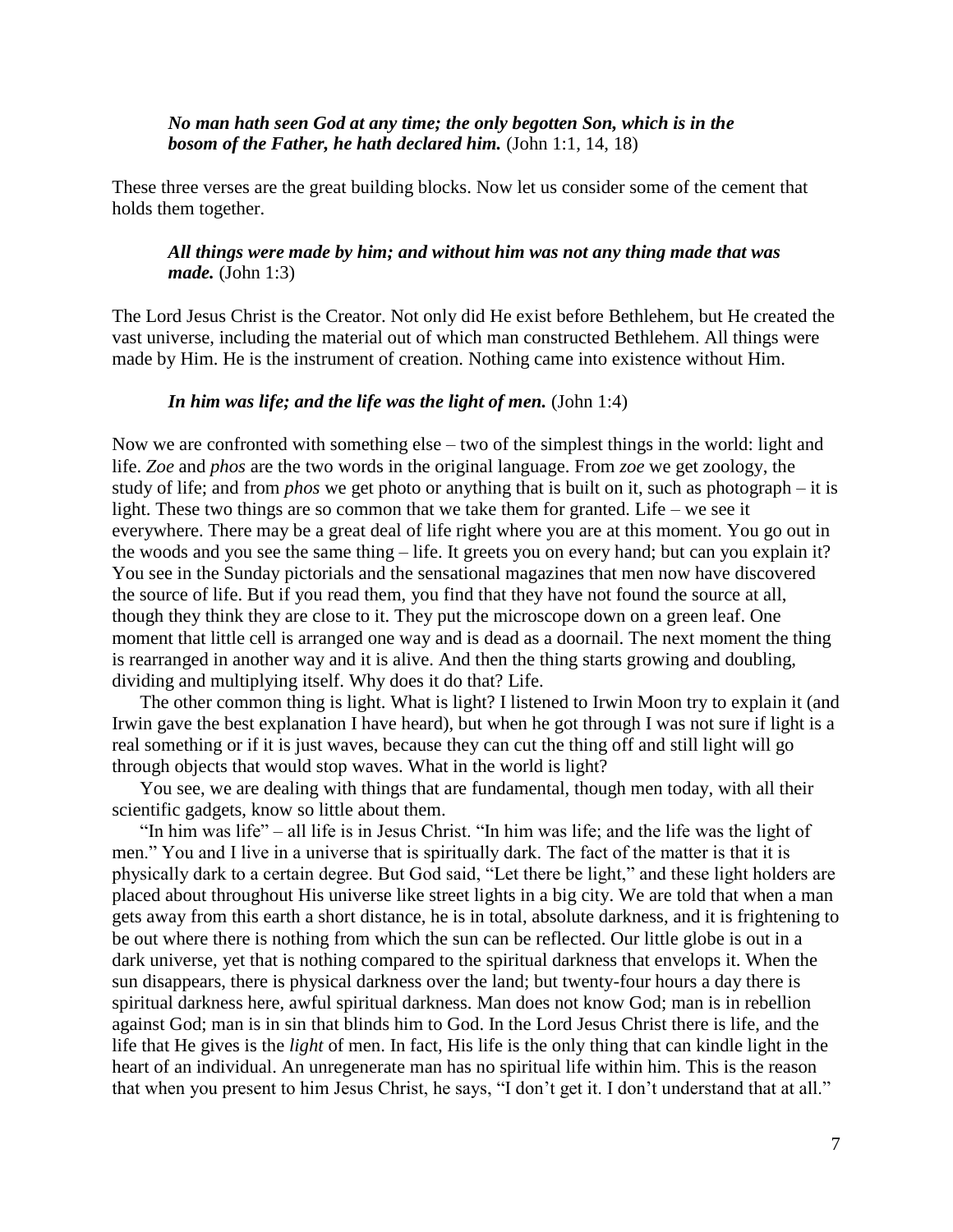I used to go down to the jail in Cleburne, Texas, and speak to the men. It was not a large jail and I could talk to them in a conversational tone. I would start off talking about football (because in Texas football is a religion!) and those hardened men would get enthusiastic about it. I talked also of other things, and they were interested. Then I would turn the conversation to something spiritual, and I could see the darkness come over their faces. I might just as well have been talking to corpses. And that is what they were – men dead in trespasses and sins. This world today is in spiritual darkness, and the Lord Jesus Christ has brought the only light there is in the world. He is the light.

# *In him was life; and the life was the light of men. And the light shineth in darkness; and the darkness comprehended it not.* (John 1:4, 5)

# **Darkness of Doubt**

The light shines in the darkness of this world at this moment. I have a notion that somebody reading these pages is saying, "Why is that preacher talking about being in spiritual darkness? I understand everything." No, unless you know Jesus Christ as your Savior, you do not understand. The Spirit of God has to open your heart and mind and enlighten you before you can ever see Him as your Savior and receive Him as your own. May I say to you, friend, this world is in spiritual darkness.

#### *The light shineth in darkness; and the darkness comprehended it not.* (John 1:5)

That word *comprehend* is an unfortunate translation. And a wiseacre did not help it by rendering it, "and the darkness was not able to put it out." That is no translation at all. The word in the Greek is *katelaben,* meaning actually "to take down." It is the picture of a secretary to whom the boss is giving dictation, and she stops and says, "I can't take that down; I am not able to take it down." The light shines in darkness, and the darkness is not able to take it in. That is it exactly. Someone said to me, "Boy, was I in darkness before I received Christ! And I don't know why I didn't see." Well, that is it, you were in darkness and you did not see. The darkness just cannot take it in.

Now this is something quite interesting, and it is not true of physical light. You go into a dark room, and the minute you switch on the light, the darkness leaves, it disappears. Darkness and light cannot exist together physically. The moment you bring light in, darkness is gone. The minute light is taken out, darkness will come right back in. But *spiritual* light and darkness exist together. Sometimes here is a husband who is saved and a wife who is unsaved – or vice versa. Here is a man working next to another man. He says, "What do you mean when you talk about being a Christian? I do the best I can. Am I not a Christian?" There you have light and darkness side by side, and the darkness just cannot take it in. That is exactly what is said here, "The light shineth in darkness; and the darkness comprehended it not."

# *He was in the world, and the world was made by him, and the world knew him not.* (John 1:10)

That was the tragedy – the world was in darkness, spiritual darkness, and did not know Him. Even today we are seeing the rise of atheism and unbelief and will see it more and more in the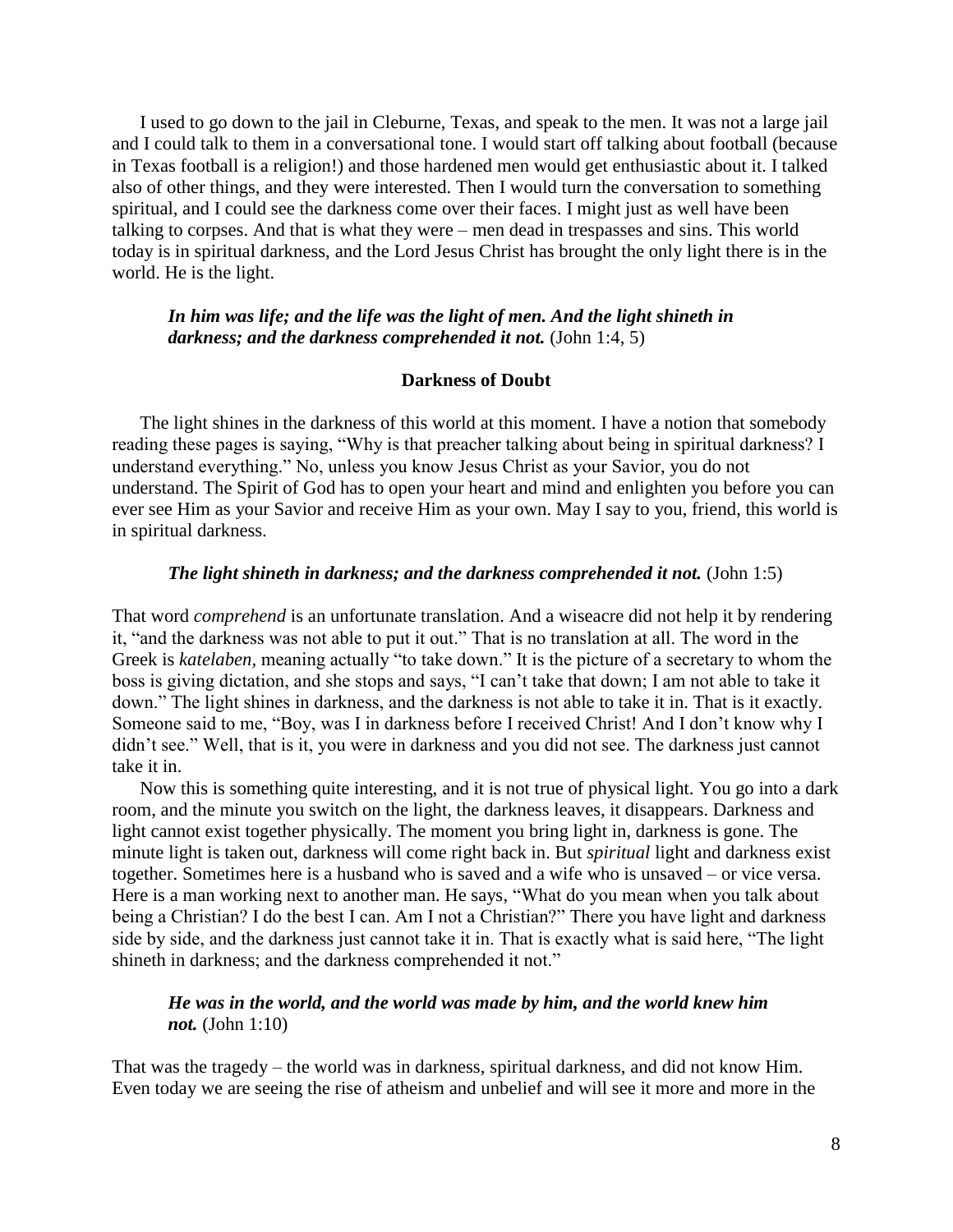days ahead. A great many people do not seem to recognize that unbelief and atheism go naturally with the natural man. Somebody says to me, "Oh, did you read in the paper what Dr. So-and-so of a certain seminary wrote?" Yes, I read it. "Well, isn't it awful?" No, I do not think so. He would upset my apple cart if he said that he believed the Bible, because he is an unbeliever by his own statement. He says that he does not believe in being born again, that he does not believe he has to receive Christ in order to be saved. Now I do not expect that man to say he believes the Bible. That would be absolutely contrary to his statements. The so-called theologians and theological professors who espouse the "God is dead movement" present us with the preposterous, untenable claim that they are Christian atheists! Obviously atheism precludes the possibility of being Christian, yet unbelief has moved into our seminaries and pulpits across the land. The world does not know Him.

# *He was in the world, and the world was made by him, and the world knew him not. He came unto his own* [his own things]*, and his own* [people] *received him not.* (John 1:10, 11)

He came into His own universe, but His own people did not receive Him.

## **Deepest Need**

"But as many as received him, to them gave he power.…" The word "power" is not *dunamis* power like dynamite, physical power, but *exousian* power which is delegated power, authority.

# *But as many as received him, to them gave he power* [the authority] *to become the sons of God* [children, *tekna* of God]**,** *even to them that believe on his name.* (John 1:12)

This week I looked over the shoulder of a person who was reading an out-of-town paper (that's a Scotchman's way of reading newspapers) and I saw where an outstanding columnist, writing about this present-day spree of trying to get peace by going to a psychologist and by using tranquilizers, made the statement that until men find peace in God they will never know what real peace is.

Notice that this is for "them that *believe* on his name." And always with the word "believe" there is a preposition. You see, faith, as the Bible uses it, is not just head knowledge. Many people ask, "You mean all that I have to do is to say I believe?" Yes, that is all you have to do, but let's see what that implies. With the verb *to believe* there is always a preposition – sometimes *en* (in), sometimes *eis* (into) or sometimes *epi* (upon). You must believe into, in, or upon Jesus Christ. Let me illustrate with a chair. I am standing beside a chair and I believe it will hold me up, but it is not holding me up. Why? Because I have only a head knowledge. I just say, "Yes, it will hold me up." Now suppose I believe into the chair by sitting in it. See what I mean? I am committing my entire weight to it, and it is holding me up. Is Christ holding you up? Is He your Savior? It is not a question of standing to the side and saying, "Oh, yes, I believe Jesus is the Son of God." The question is, have you trusted Him, have you believed into Him, are you resting in Him? This chair is holding me up completely. And at this moment Christ is my complete Savior. I am depending on Him; I am resting in Him.